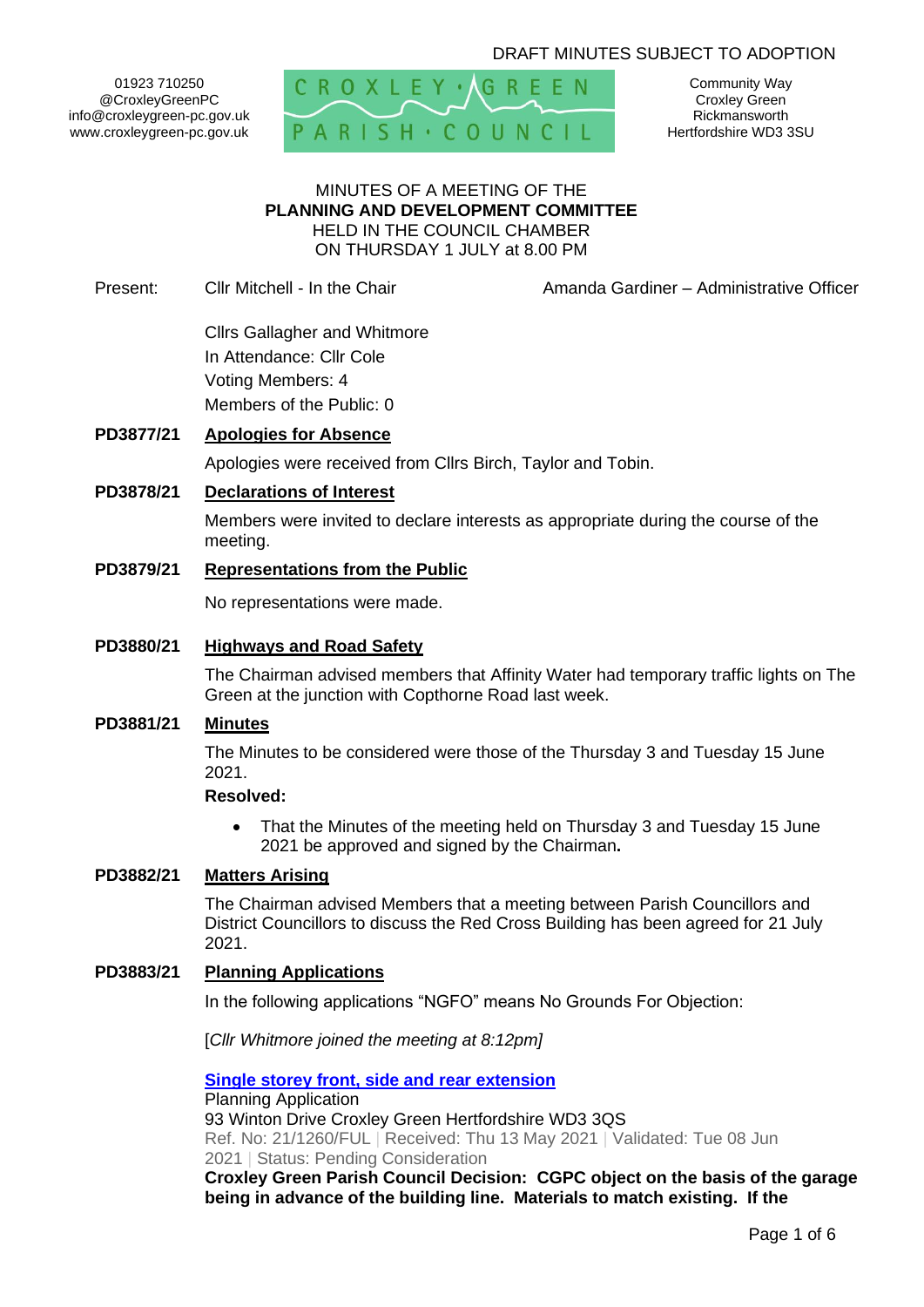**Planning Officer is minded to approve, we do not request it called into Committee.**

**[Part single, part two storey rear extension, front porch and loft conversion](https://www3.threerivers.gov.uk/online-applications/applicationDetails.do?activeTab=summary&keyVal=QU60TYQFG4700&prevPage=inTray)  [including front and rear rooflights](https://www3.threerivers.gov.uk/online-applications/applicationDetails.do?activeTab=summary&keyVal=QU60TYQFG4700&prevPage=inTray)**

Planning Application 60 Durrants Drive Croxley Green WD3 3NS Ref. No: 21/1427/FUL | Received: Fri 04 Jun 2021 | Validated: Tue 15 Jun 2021 | Status: Pending Consideration

**Croxley Green Parish Council Decision: CGPC note that the measurements on the existing and proposed do not match. The porch appears to reduce the parking space unacceptably.**

**[Two storey side extension, single storey rear extension, demolition of existing](https://www3.threerivers.gov.uk/online-applications/applicationDetails.do?activeTab=summary&keyVal=QSOMLHQFFQG00&prevPage=inTray)  [garage and replacement with new relocated detached double garage including](https://www3.threerivers.gov.uk/online-applications/applicationDetails.do?activeTab=summary&keyVal=QSOMLHQFFQG00&prevPage=inTray)  [alteration to access](https://www3.threerivers.gov.uk/online-applications/applicationDetails.do?activeTab=summary&keyVal=QSOMLHQFFQG00&prevPage=inTray)**

Planning Application

12 Manor Way Croxley Green WD3 3LY Ref. No: 21/1177/FUL | Received: Thu 06 May 2021 | Validated: Thu 17 Jun 2021 | Status: Pending Consideration

**Croxley Green Parish Council Decision: CGPC object to the garage on the basis of it being in advance of the building line of 130 Kenilworth Drive. The garage roof is so high that it will be a dominant feature in the street scene. The garage would be more acceptable if kept to a minimum height.**

**[Single-storey lower-ground floor rear extension, partial conversion of existing](https://www3.threerivers.gov.uk/online-applications/applicationDetails.do?activeTab=summary&keyVal=QUUEKIQFG9V00&prevPage=inTray)  [integral garage to habitable accommodation, alterations to fenestation detail,](https://www3.threerivers.gov.uk/online-applications/applicationDetails.do?activeTab=summary&keyVal=QUUEKIQFG9V00&prevPage=inTray)  [new rooflights, internal alterations, and external landscaping](https://www3.threerivers.gov.uk/online-applications/applicationDetails.do?activeTab=summary&keyVal=QUUEKIQFG9V00&prevPage=inTray)**

Planning Application

13 Copthorne Road Croxley Green WD3 4AB

Ref. No: 21/1538/FUL | Received: Thu 17 Jun 2021 | Validated: Thu 17 Jun 2021 | Status: Pending Consideration

*[Cllr Gallagher declared a non-pecuniary interest and did not take part in the vote]*

**Croxley Green Parish Council Decision: CGPC note that the garage space that remains is not sufficient space for a car. NGFO subject to any neighbours comments.**

**[Variation of Condition 2 \(Approved Plans\) of planning permission 20/2046/FUL:](https://www3.threerivers.gov.uk/online-applications/applicationDetails.do?activeTab=summary&keyVal=QPCC3OQFMJO00&prevPage=inTray)  [\(Alterations to existing two storey side extension, erection](https://www3.threerivers.gov.uk/online-applications/applicationDetails.do?activeTab=summary&keyVal=QPCC3OQFMJO00&prevPage=inTray) of single storey [extensions including glazed link, reinstatement of external elevated walkway](https://www3.threerivers.gov.uk/online-applications/applicationDetails.do?activeTab=summary&keyVal=QPCC3OQFMJO00&prevPage=inTray)  [and change to the roof form on The Windmill and the demolition of existing](https://www3.threerivers.gov.uk/online-applications/applicationDetails.do?activeTab=summary&keyVal=QPCC3OQFMJO00&prevPage=inTray)  [outbuildings and construction of new outbuilding and patio areas\) to include](https://www3.threerivers.gov.uk/online-applications/applicationDetails.do?activeTab=summary&keyVal=QPCC3OQFMJO00&prevPage=inTray)  [rear garage roof canopy with open sided area, alterations to roof of staircase](https://www3.threerivers.gov.uk/online-applications/applicationDetails.do?activeTab=summary&keyVal=QPCC3OQFMJO00&prevPage=inTray)  [link, alterations to rooflights and addition of chimney](https://www3.threerivers.gov.uk/online-applications/applicationDetails.do?activeTab=summary&keyVal=QPCC3OQFMJO00&prevPage=inTray)** Planning Application

The Windmill 34 Windmill Drive Croxley Green WD3 3FD Ref. No: 21/0531/FUL | Received: Tue 02 Mar 2021 | Validated: Fri 19 Mar 2021 | Status: Pending Consideration – **Revised Plans submitted Croxley Green Parish Council Decision: CGPC note that there appears to be a reduction in the bulk of the property and the removal of some roof lights. CGPC have no objections, subject to neighbours comments.**

**[Variation of Condition 2 \(Approved Plans\) of Listed Building Consent](https://www3.threerivers.gov.uk/online-applications/applicationDetails.do?activeTab=summary&keyVal=QPCC4KQFMJP00&prevPage=inTray)  [20/2047/LBC: \(Listed Building Consent: Alterations to existing two storey side](https://www3.threerivers.gov.uk/online-applications/applicationDetails.do?activeTab=summary&keyVal=QPCC4KQFMJP00&prevPage=inTray)  [extension, erection of single storey extensions including glazed link,](https://www3.threerivers.gov.uk/online-applications/applicationDetails.do?activeTab=summary&keyVal=QPCC4KQFMJP00&prevPage=inTray)  [reinstatement of external elevated walkway and change to the roof form on The](https://www3.threerivers.gov.uk/online-applications/applicationDetails.do?activeTab=summary&keyVal=QPCC4KQFMJP00&prevPage=inTray)  [Windmill and the demolition of existing outbuildings and construction of new](https://www3.threerivers.gov.uk/online-applications/applicationDetails.do?activeTab=summary&keyVal=QPCC4KQFMJP00&prevPage=inTray)**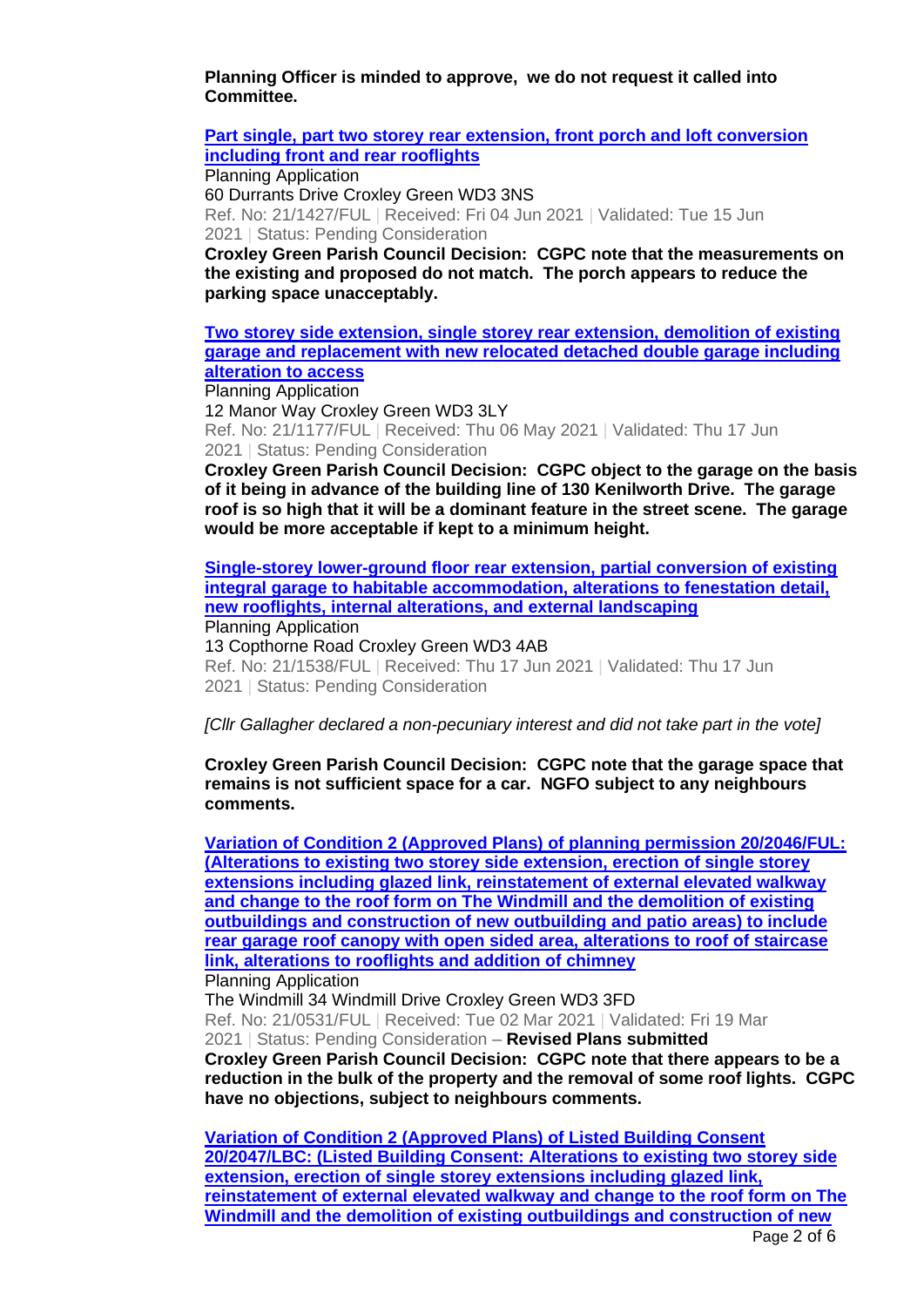# **[outbuilding and patio areas\) to include rear garage roof canopy with open](https://www3.threerivers.gov.uk/online-applications/applicationDetails.do?activeTab=summary&keyVal=QPCC4KQFMJP00&prevPage=inTray) sided [area, alterations to roof of staircase link, alterations to rooflights and addition of](https://www3.threerivers.gov.uk/online-applications/applicationDetails.do?activeTab=summary&keyVal=QPCC4KQFMJP00&prevPage=inTray)  [chimney](https://www3.threerivers.gov.uk/online-applications/applicationDetails.do?activeTab=summary&keyVal=QPCC4KQFMJP00&prevPage=inTray)**

Planning Application The Windmill 34 Windmill Drive Croxley Green WD3 3FD Ref. No: 21/0532/LBC | Received: Tue 02 Mar 2021 | Validated: Wed 17 Mar 2021 | Status: Pending Consideration - **Revised Plans submitted Croxley Green Parish Council Decision: CGPC note that there appears to be a reduction in the bulk of the property and the removal of some roof lights. CGPC have no objections, subject to neighbours comments.**

## **PD3884/21 Recent Decisions by Three Rivers District Council**

#### **Approved**

| <b>Application:</b>                            | <b>Extension to dropped kerb and cross over including</b>              |
|------------------------------------------------|------------------------------------------------------------------------|
| <b>Address:</b>                                | removal of parking bay<br>270 Watford Road Croxley Green Rickmansworth |
|                                                | Hertfordshire WD3 3DD                                                  |
| <b>Application No:</b>                         | 21/0779/FUL                                                            |
| <b>CGPC Decision</b>                           | <b>NGFO</b>                                                            |
| <b>TRDC Decision</b>                           | Approved                                                               |
|                                                |                                                                        |
| <b>Application:</b>                            | Single storey rear/side extension and first floor side                 |
|                                                | extension                                                              |
| <b>Address:</b>                                | 193 Watford Road Croxley Green WD3 3EH                                 |
| <b>Application No:</b>                         | 21/0972/FUL                                                            |
| <b>CGPC Decision</b>                           | <b>NGFO</b>                                                            |
| <b>TRDC Decision</b>                           | Approved                                                               |
| <b>Application:</b>                            | <b>Single storey rear extension</b>                                    |
| <b>Address:</b>                                | 32 Frankland Close Croxley Green WD3 3AR                               |
| <b>Application No:</b>                         | 21/0990/FUL                                                            |
| <b>CGPC Decision</b>                           | CGPC note that the extension is over 6 metres.                         |
|                                                | Neighbours comments should be taken into account.                      |
| <b>TRDC Decision</b>                           | Approved                                                               |
| <b>Application:</b>                            | Single storey rear infill extension, garage conversion,                |
|                                                | internal alterations and external hard landscape work                  |
| <b>Address:</b>                                | 7 Malvern Way Croxley Green WD3 3QL                                    |
| <b>Application No:</b>                         | 21/1037/FUL                                                            |
| <b>CGPC Decision</b>                           | NGFO subject to neighbours comments taken into                         |
| <b>TRDC Decision</b>                           | consideration.<br>Approved                                             |
|                                                |                                                                        |
| <b>Application:</b>                            | Demolition of existing conservatory, erection of single                |
|                                                | storey rear extension, conversion of garage into habitable             |
|                                                | accommodation, alterations to fenestration, and erection of            |
| <b>Address:</b>                                | detached double garage<br>1 Warwick Mews Croxley Green WD3 3ES         |
|                                                | 21/0857/FUL                                                            |
| <b>Application No:</b><br><b>CGPC Decision</b> | <b>NGFO</b>                                                            |
| <b>TRDC Decision</b>                           |                                                                        |
|                                                | Approved                                                               |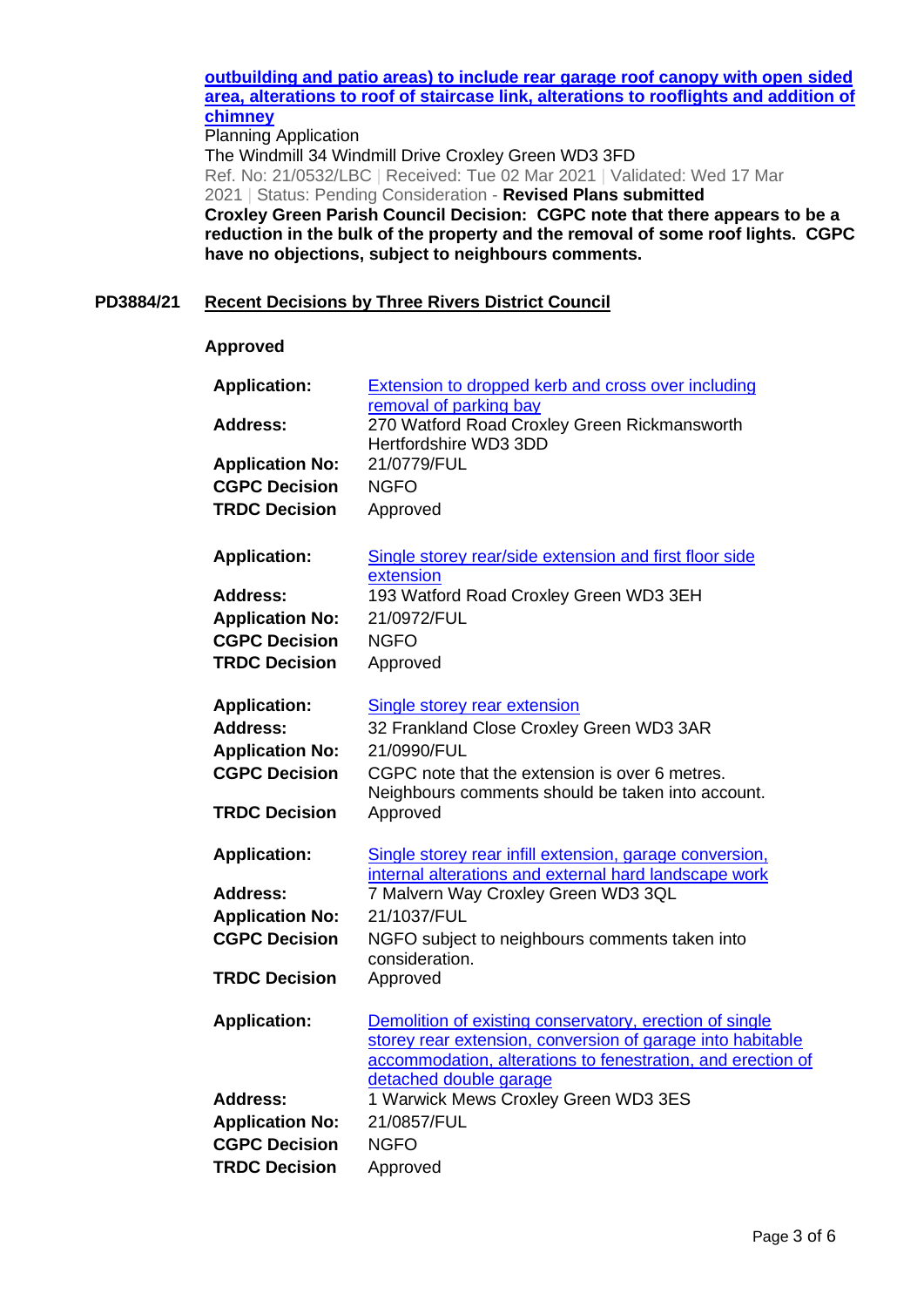| <b>Application:</b><br><b>Address:</b>         | Demolition of existing garage/store and construction of<br>single storey side extension<br>2 Winton Crescent Croxley Green WD3 3QX                                                                                                                                                                                                                                                                                                                                                                                                                                                                                                                                                  |
|------------------------------------------------|-------------------------------------------------------------------------------------------------------------------------------------------------------------------------------------------------------------------------------------------------------------------------------------------------------------------------------------------------------------------------------------------------------------------------------------------------------------------------------------------------------------------------------------------------------------------------------------------------------------------------------------------------------------------------------------|
| <b>Application No:</b><br><b>CGPC Decision</b> | 21/0392/FUL<br>CGPC object to this application and support the concerns<br>raised by neighbours. CGPC request planning restrictions<br>to prevent the division of the property. If the officer is<br>minded to approve, CGPC does not request that it is called<br>into the TRDC planning committee.                                                                                                                                                                                                                                                                                                                                                                                |
| <b>TRDC Decision</b>                           | Approved                                                                                                                                                                                                                                                                                                                                                                                                                                                                                                                                                                                                                                                                            |
| <b>Application:</b>                            | Part two-storey, part single-storey rear extension, first floor<br>side extension, roof alterations to include a rear dormer<br>window                                                                                                                                                                                                                                                                                                                                                                                                                                                                                                                                              |
| <b>Address:</b>                                | 31 Lewes Way Croxley Green WD3 3SW                                                                                                                                                                                                                                                                                                                                                                                                                                                                                                                                                                                                                                                  |
| <b>Application No:</b>                         | 21/1048/FUL                                                                                                                                                                                                                                                                                                                                                                                                                                                                                                                                                                                                                                                                         |
| <b>CGPC Decision</b>                           | CGPC request that this application be taken into<br>consideration in conjunction with application<br>21/1026/CLPD which includes hip to gable roof alterations<br>and construction of side dormer window. CGPC objects to<br>these applications on a combined basis.                                                                                                                                                                                                                                                                                                                                                                                                                |
|                                                | With regards to the hip to gable roof alterations proposed<br>in 21/1026/CLPD, CGPC would request that the planning<br>officer refer to the planning appeal ref 20/1557/RSP<br>regarding a part retrospective loft conversion including hip<br>to gable roof extension and insertion of rear dormer at 23<br>Lewes Way. CGPC believe that these combined<br>applications for 31 Lewes Way would similarly conflict with<br>Policies CP1 and CP12 of the Three Rivers Core Strategy<br>20211 (TRCS), Policy DM1 of the Three Rivers<br>Development Management Policies Local Development<br>Document 2013 and Policy CA2 of the Croxley Green<br>Neighbourhood Plan 2017-2032 (2018) |
| <b>TRDC Decision</b>                           | If the Planning Officer is minded to approve, CGPC<br>request that it is called into TRDC Planning Committee.<br>Approved                                                                                                                                                                                                                                                                                                                                                                                                                                                                                                                                                           |
| <b>Application:</b>                            | Demolition of existing conservatory and construction of<br>single storey rear extension, front porch, alterations to<br>fenestration and internal alterations                                                                                                                                                                                                                                                                                                                                                                                                                                                                                                                       |
| <b>Address:</b>                                | 22 Copthorne Road Croxley Green WD3 4AQ                                                                                                                                                                                                                                                                                                                                                                                                                                                                                                                                                                                                                                             |
| <b>Application No:</b>                         | 21/1140/FUL                                                                                                                                                                                                                                                                                                                                                                                                                                                                                                                                                                                                                                                                         |
| <b>CGPC Decision</b><br><b>TRDC Decision</b>   | <b>NGFO</b><br>Approved                                                                                                                                                                                                                                                                                                                                                                                                                                                                                                                                                                                                                                                             |
|                                                |                                                                                                                                                                                                                                                                                                                                                                                                                                                                                                                                                                                                                                                                                     |
| <b>Application:</b>                            | Variation of Condition 2 (Plan Numbers) of planning<br>permission 18/1550/FUL (Demolition of existing dwelling<br>and erection of replacement detached dwelling with<br>basement) to alter the design and appearance of the<br>dwelling including first floor additions and alterations to<br>footprint                                                                                                                                                                                                                                                                                                                                                                             |
| <b>Address:</b>                                | Whitestocks Farm Loudwater Lane Loudwater<br>Hertfordshire WD3 4AL                                                                                                                                                                                                                                                                                                                                                                                                                                                                                                                                                                                                                  |
| <b>Application No:</b>                         | 21/1112/FUL                                                                                                                                                                                                                                                                                                                                                                                                                                                                                                                                                                                                                                                                         |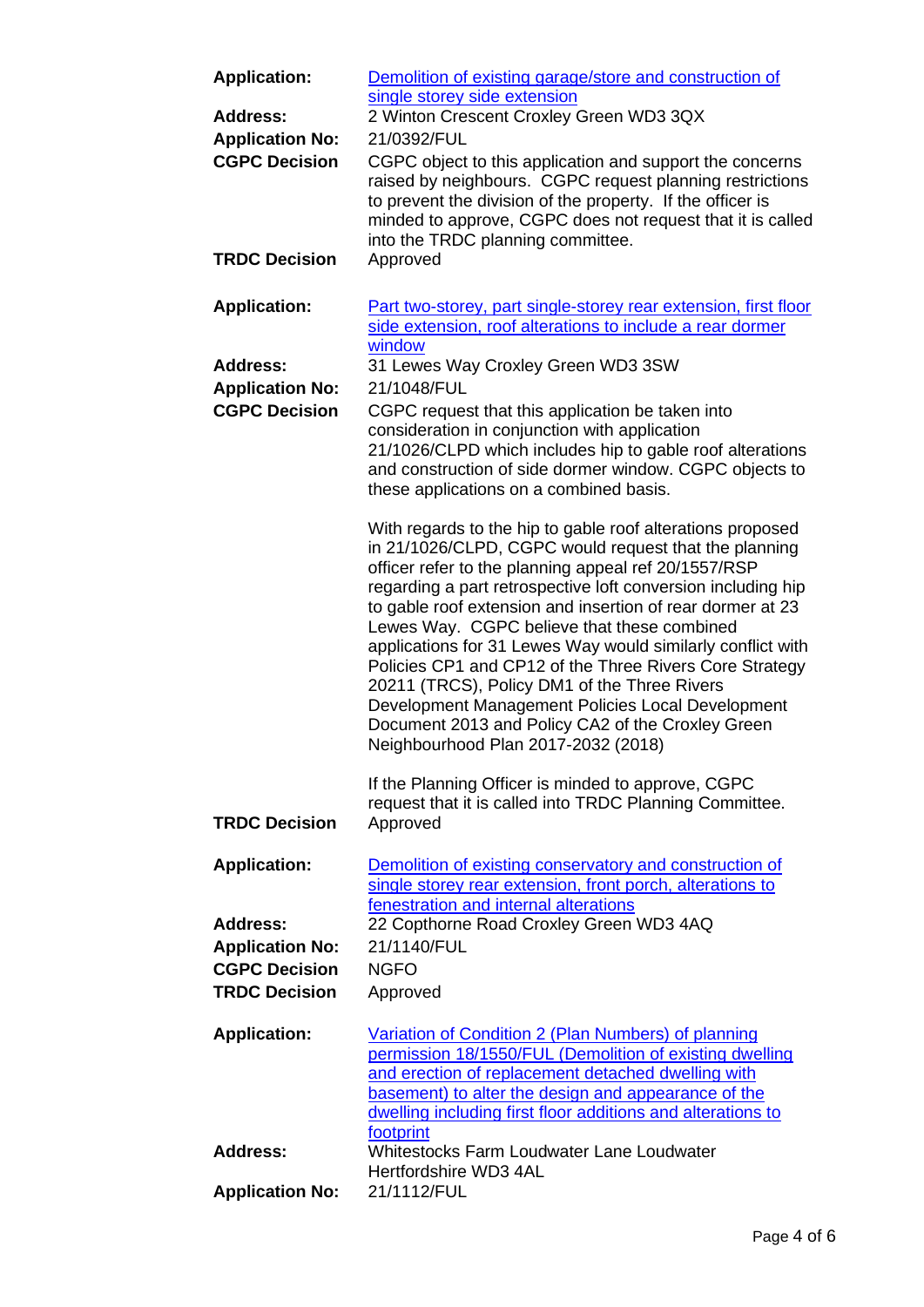| <b>CGPC Decision</b>   | NGFO subject to Planning Officer being in agreement to<br>the proposal remaining within green belt<br>restrictions/guidelines. If this is not the case then CGPC<br>object.               |
|------------------------|-------------------------------------------------------------------------------------------------------------------------------------------------------------------------------------------|
| <b>TRDC Decision</b>   | Approved                                                                                                                                                                                  |
| <b>Application:</b>    | Front porch extension and part single-storey, part two-<br>storey rear extension                                                                                                          |
| Address:               | 270 New Road Croxley Green Rickmansworth<br>Hertfordshire WD3 3HH                                                                                                                         |
| <b>Application No:</b> | 21/1088/FUL                                                                                                                                                                               |
| <b>CGPC Decision</b>   | CGPC have concerns that the front extension does not<br>leave sufficient space for parking. If Planning Officer<br>confirms parking space meets guidelines then CGPC have<br>no concerns. |
| <b>TRDC Decision</b>   | Approved                                                                                                                                                                                  |

## **Refused**

None Advised.

#### **Withdrawn**

None Advised.

#### **PD3885/21 Appeals Against Planning Decisions**

None Advised.

#### **PD3886/21 Update on Recent Objections**

21/1048/FUL 31 Lewes Way, Croxley Green WD3 3SW. Councillor Gallagher advised that TRDC would include the following text in the decision notice sent to the applicant -

*The applicant is reminded that the development works subject of this grant of planning permission cannot be undertaken at the same time as any development subject of a separate Lawful Development Certificate Application. Please contact the Planning Office on 01923 776611 if you have any queries.*

Members suggested that a letter is sent to TRDC stating that the above notice sent to the applicant does not seem clear enough.

## **PD3887/21 TRDC Local Plan Regulation 18 Part 1 and Part 2 Consultation June 2021**

The Chairman gave a verbal update to members of work currently underway to respond to the TRDC Local Plan Regulation 18 Part 1 and Part 2 Consultation June 2021:

CGPC Parish Pump and CGRA postcard to be delivered to homes in Croxley Green next week, will contain information about the Site Allocation and how to submit responses to TRDC. Parish Council Office will collate any postcards received from Residents and send to TRDC.

An Environmental Planning Consultant has been engaged to review Part 1 Policies on behalf of the Joint Three Rivers Residents' Association and information will be shared with Parish Councils. The Environmental Planning Consultant will also review Part 2 Site Allocations on behalf of CGPC – specifically Sycamore Road and British Red Cross Building.

A representative of Sycamore Road Flats Management Company [Rob Jennings] is spearheading the campaign against inclusion of Sycamore Road amenity space in the Site Allocation.